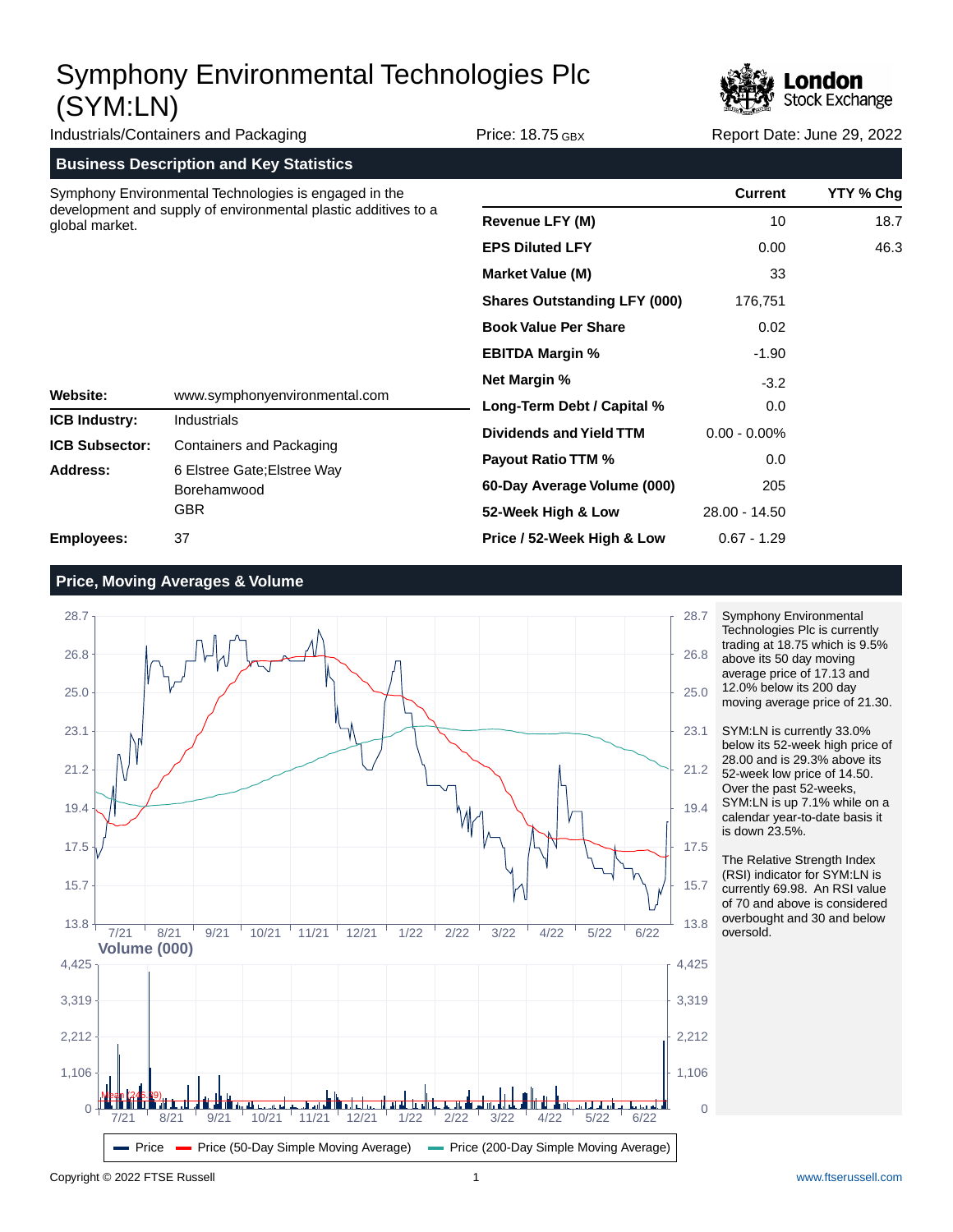

Industrials/Containers and Packaging Trice: 18.75 GBX Report Date: June 29, 2022

**Price Performance, Technical Indicators & Risk Metrics**

| <b>Price Performance</b> | % Change | <b>Difference</b><br><b>vs FTSE 350</b> | <b>Technical Indicators</b>          |       |
|--------------------------|----------|-----------------------------------------|--------------------------------------|-------|
| 1-Day $%$                | 0.00     | 0.37                                    | 50-Day Average Price                 | 17.13 |
| 1-Week %                 | 27.12    | 24.33                                   | Price / 50-Day Average               | 1.09  |
| 4-Week %                 | 11.94    | 16.28                                   | 200-Day Average Price                | 21.30 |
| 52-Week %                | 7.14     | 7.90                                    | Price / 200-Day Average              | 0.88  |
| Quarter-to-Date %        | 25.00    | 28.87                                   | <b>RSI - Relative Strength Index</b> | 69.98 |
| Year-to-Date %           | $-23.47$ | -19.34                                  | <b>Risk Metrics</b>                  |       |
| Last Month %             | $-12.99$ | -13.48                                  | <b>Price Volatility</b>              | 1.16  |
| <b>Last Quarter %</b>    | -38.78   | -38.51                                  | <b>Sharpe Ratio</b>                  | 0.13  |
| Last Calendar Year %     | 48.48    |                                         | 34.12 Sortino Ratio                  | 0.36  |

### **5-Year Price Performance vs. FTSE 350**





**FTSE 350 Index Current: 0.99 CAGR: -0.1%**

Over the past five years, Symphony Environmental Technologies Plc's stock price is up 44.2% which is 44.7% above the FTSE 350 Index performance of -0.5% over the same period. Symphony Environmental Technologies Plc's cumulative annualized growth rate (CAGR) over the five year period has been 7.6% while that of the FTSE 350 Index has been -0.1%.

Over the past year, Symphony Environmental Technologies Plc's stock price performance of 7.1% has outperformed that of the FTSE 350 Index by 7.9%. On a year-to-date basis, Symphony Environmental Technologies Plc's stock price performance of -23.5% has outperformed the FTSE 350 Index by 19.3%.

Over the past week, Symphony Environmental Technologies Plc's stock price performance of 27.1% has outperformed that of the FTSE 350 Index by 24.3%.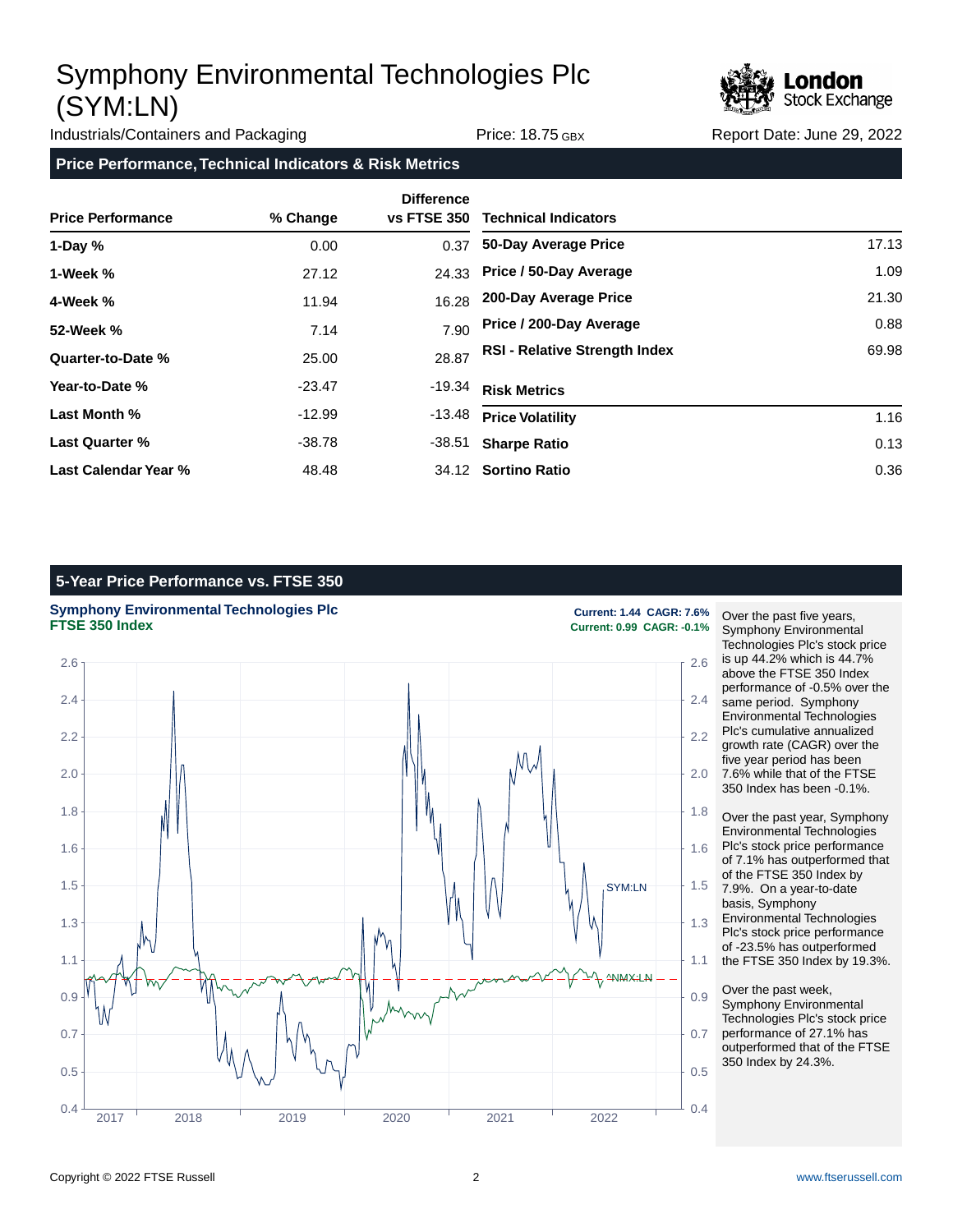

Industrials/Containers and Packaging Trice: 18.75 GBX Report Date: June 29, 2022

**Growth and Profitability Metrics**

| <b>Historical Growth</b>      | 3-Year   | 5-Year  |          | 10-Year Profitability       | <b>Current</b> | 5-Year<br>Average | 10-Year<br>Average |
|-------------------------------|----------|---------|----------|-----------------------------|----------------|-------------------|--------------------|
| Revenues %                    | 5.7      | 8.9     |          | 1.4 Gross Margin %          | 42.1           | 46.3              | 47.4               |
| Revenues Per Share %          | 6.1      | 4.8     |          | -1.5 <b>EBITDA Margin %</b> | $-1.9$         | 0.8               | $-7.9$             |
| <b>EBITDA %</b>               | $-100.0$ | 61.5    | -100.0   | <b>Pre-Tax Margin %</b>     | $-4.5$         | $-1.4$            | $-10.5$            |
| <b>EPS Diluted %</b>          | $-100.0$ | 60.9    | $-100.0$ | <b>Net Margin %</b>         | $-3.2$         | $-1.2$            | $-12.1$            |
| Free Cash Flow %              | $-100.0$ | $-59.3$ | -100.0   | <b>Return on Equity %</b>   | $-9.5$         | $-0.8$            | $-25.3$            |
| <b>Cash from Operations %</b> | $-99.9$  | $-99.9$ | -99.9    | <b>Return on Capital %</b>  | $-9.0$         | $-0.2$            | $-24.9$            |
| <b>Book Value %</b>           | 30.4     | 31.2    |          | -1.2 Return on Assets %     | $-5.5$         | $-1.2$            | $-16.0$            |



2017 2018 2019 2020 2021 2022

Symphony Environmental Technologies Plc's cumulative annualized revenue growth rate over the charted period is 5.7%. This compares to cumulatative annualized growth of 5.7% over the past 3 years.

Symphony Environmental Technologies Plc's cumulative annualized EPS growth rate over the charted period is 0.0%. This compares to cumulatative annualized growth of -100.0% over the past 3 years.

Symphony Environmental Technologies Plc's net profit margin of -3.2% is 1.7% below the period's mean net margin of -1.4%. During the charted period, the observed net profit margin high and low were 5.4% and -8.1% respectively.

Symphony Environmental Technologies Plc's return on equity of -9.5% is 7.7% below the period's mean return on equity of -1.8%. During the charted period, the observed ROE high and low were 34.1% and -28.3% respectively.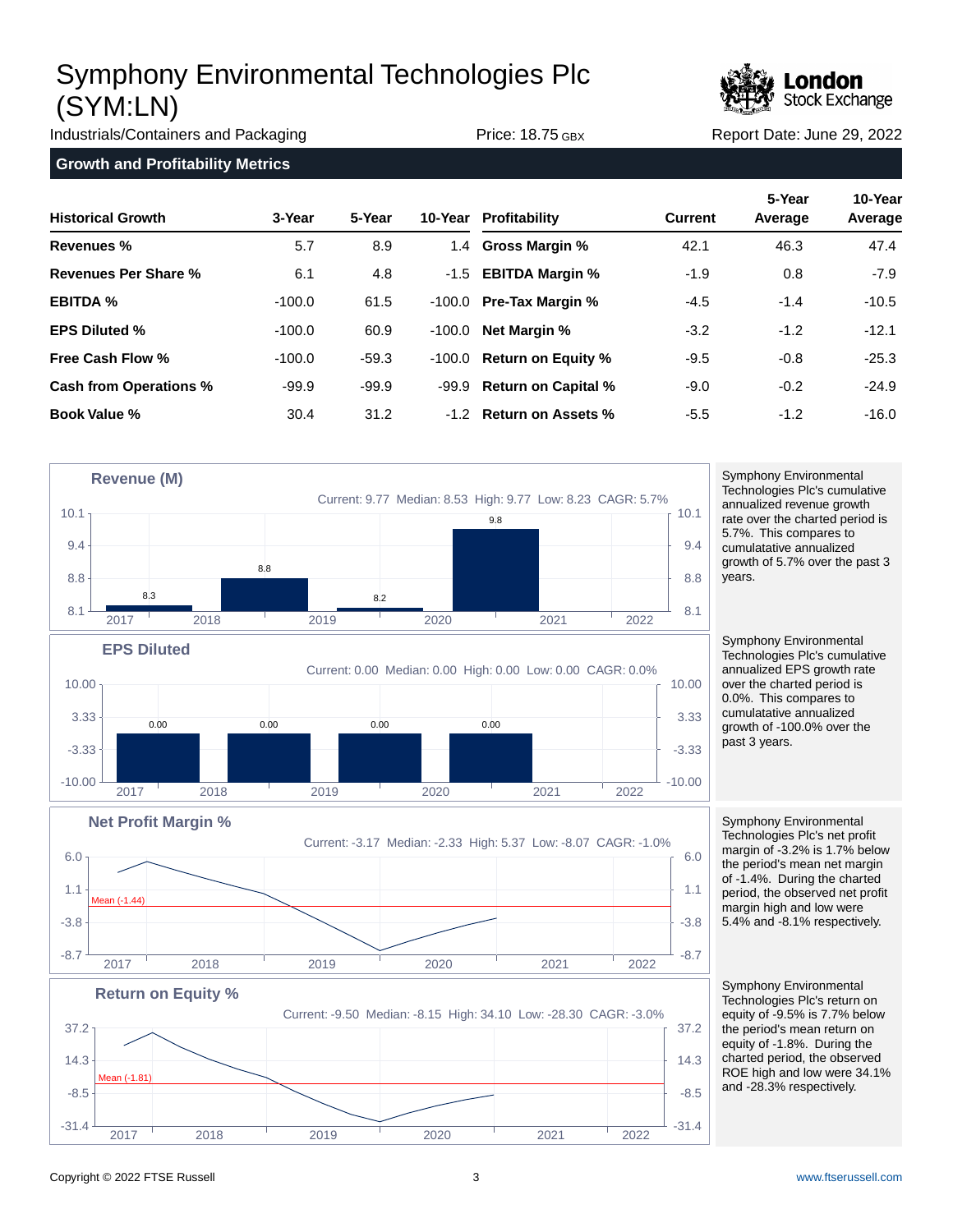

Industrials/Containers and Packaging Trice: 18.75 GBX Report Date: June 29, 2022 **Valuation Metrics 5-Year 10-Year Current Median Median Price / EPS TTM Price / Sales Price / Operating Cash Flow Price / Book Value 5-Year 10-Year Current Median Median Earnings Yield % Free Cash Flow Yield % Dividend Yield % Enterprise Value / EBITDA** 99.9 3.1 99.9 8.1 99.0 2.8 99.9 8.7 99.0 1.8 99.9 7.1 -1.03 0.00 0.00 50.0 -0.89 0.00 0.00 50.0 -3.71 0.00 0.00 50.0



Symphony Environmental Technologies Plc is trading at 99.90 times its EPS generated during the latest fiscal year. This multiple is equal to the historically observed median of 99.90, while high and low observations have been 99.90 and 54.63.

Symphony Environmental Technologies Plc is trading at a Price to Sales ratio of 3.13 based on sales generated during the latest fiscal year. This ratio is above the historically observed median ratio of 2.79, while high and low observations have been 6.12 and 1.15.

Symphony Environmental Technologies Plc is trading at a Price to Book ratio of 8.11 based on book value at the latest fiscal year end. This ratio is below the historically observed median of 8.53, while high and low observations have been 30.17 and 3.54.

Symphony Environmental Technologies Plc has a Free Cash Flow Yield of 0.00% based on free cash flow generated during the latest fiscal year. This value is equal to the historically observed Free Cash Flow Yield of 0.00%, while high and low observations have been 3.91 and 0.00.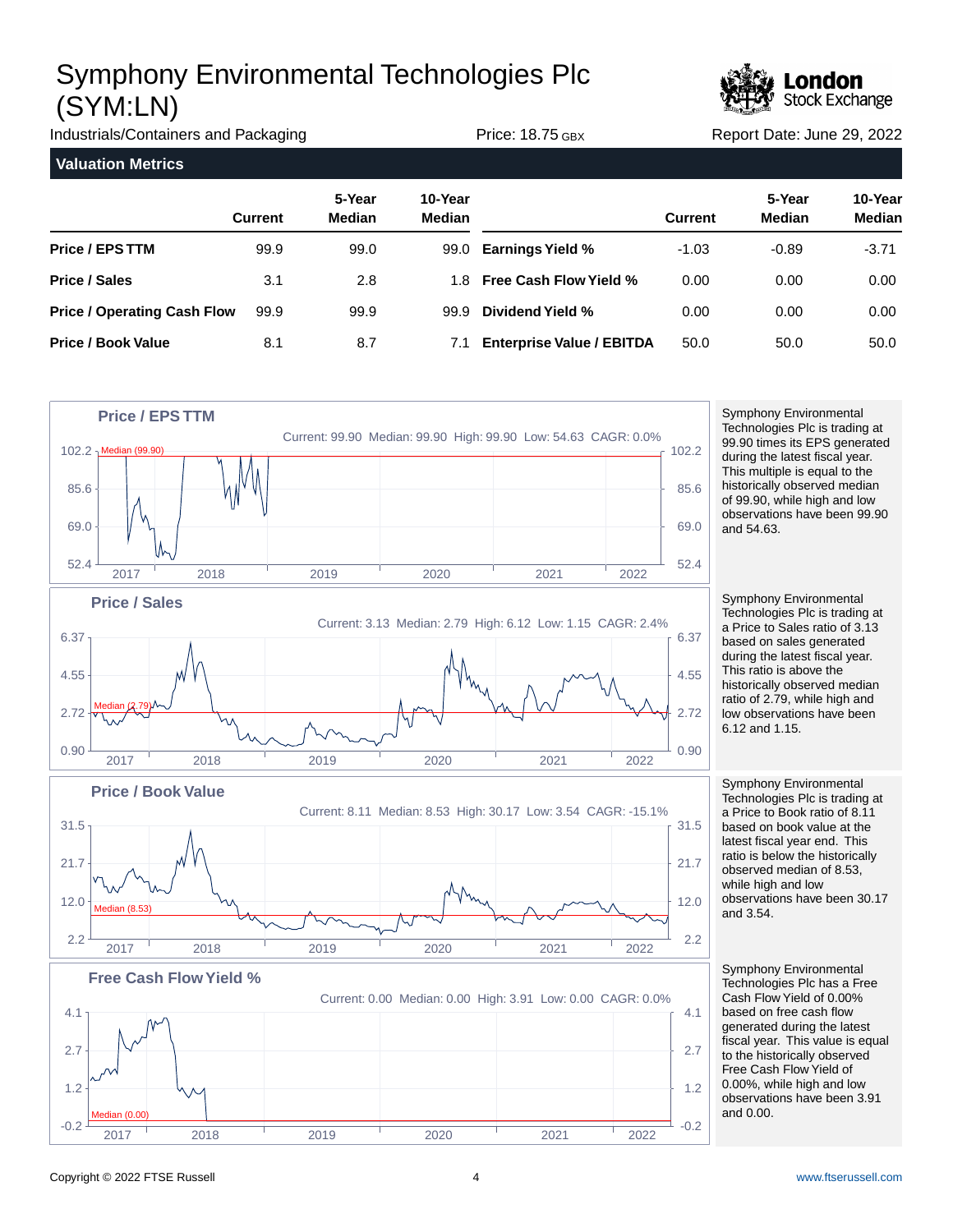

Industrials/Containers and Packaging Trice: 18.75 GBX Report Date: June 29, 2022

### **ICB Subsector Peer Comparisons**









## **Price / EPS TTM Price / Book Value**



## **EPS 5-Year Growth Rate % Revenue 5-Year Growth Rate %**

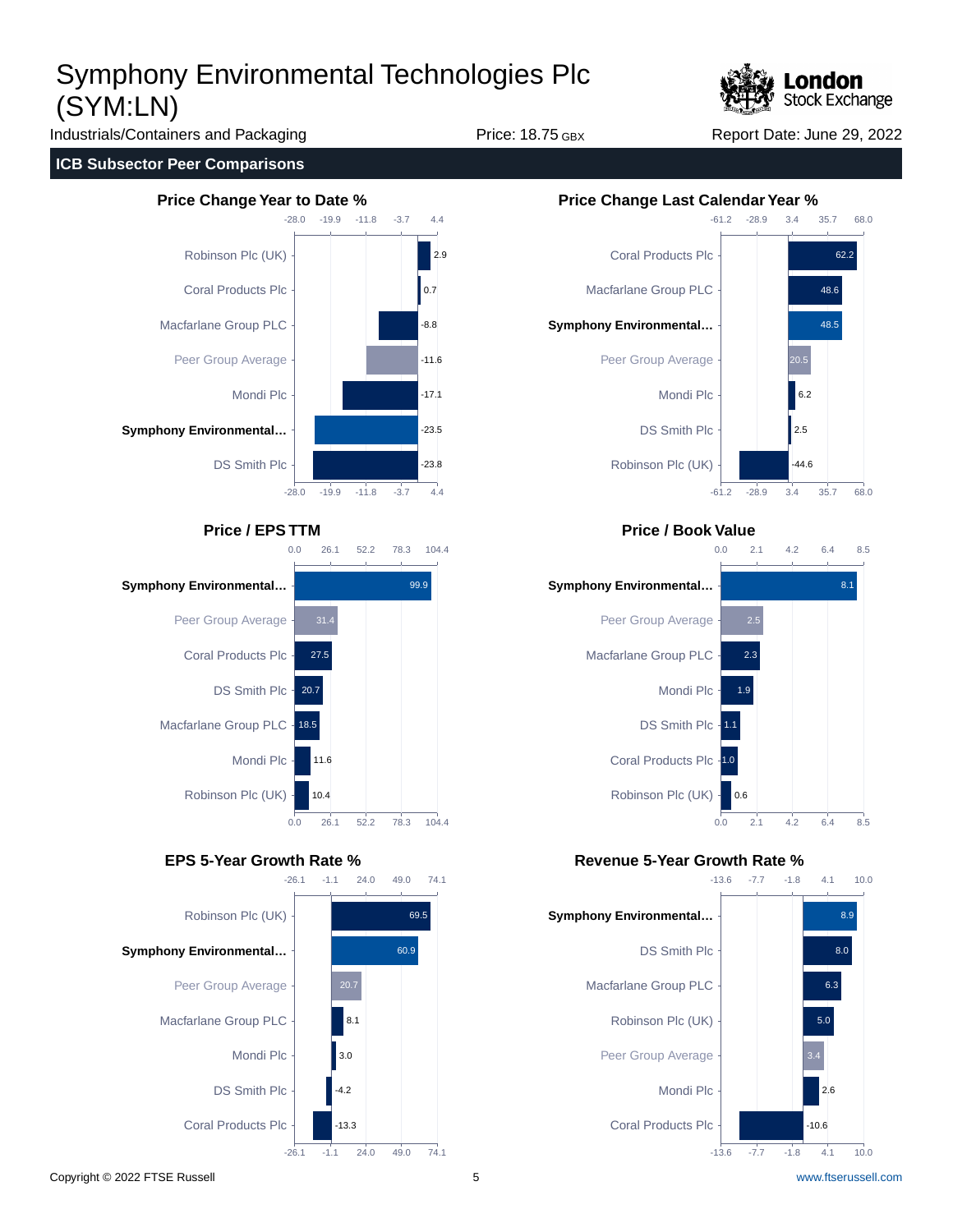

Industrials/Containers and Packaging Trice: 18.75 GBX Report Date: June 29, 2022

### **Abbreviations:**

| <b>CAGR</b>   | - Cumulative annual growth rate.                                |
|---------------|-----------------------------------------------------------------|
| <b>EBIT</b>   | - Earnings before interest and taxes.                           |
| <b>EBITDA</b> | - Earnings before interest, taxes, depreciation & amortization. |
| <b>LFY</b>    | - Last fiscal year                                              |
| М             | - Million                                                       |
| <b>LON</b>    | - London Stock Exchange                                         |

### **Definitions:**

**Market Value** - Weekly Price times latest Shares Outstanding times any applicable ADR factor.

**Revenue** - Sum of the last four quarters of Revenues.

**Revenue Per Share** - Sum of the last four quarters of Total Revenue divided by Weighted Average Shares Outstanding.

**Operating EPS LFY** - EPS excluding non-recurring, non-operating items, fiscal year aligned TTM value.

60-Day Average Volume (000) - The average of the last 60 daily volume values in thousands of shares.

**Price 52-Week High** - The high closing price from the last 52 weeks of daily closing prices.

**Price 52-Week Low** - The low closing price from the last 52 weeks of daily closing prices.

**Price / 52-Week High** - Latest price divided by the high price from the past 52 weeks of daily closing prices.

**Price / 52-Week Low** - Latest price divided by the low price from the past 52 weeks of daily closing prices.

**50-Day Average Price** - Mean of last 50 daily closing prices.

**200-Day Average Price** - Mean of last 200 daily closing prices.

Price / 50-Day Average Price - Latest closing price divided by mean of last 50 daily closing prices, as a percentage.

**Price / 200-Day Average Price** - Latest closing price divided by mean of last 200 daily closing prices, as a percentage.

Relative Strength Index - Relative Strength Index or RSI measures the magnitude of gains over a given time period against the magnitude of losses over that period. The equation is RSI = 100 - 100 / (1 + RS) where RS = (total gains / n) / (total losses / n) and n = number of RSI periods. In this item, 14 days is used and one year of daily prices are considered. A value of 30 or below may imply oversold and 70 or above may imply overbought.

**Price Volatility** - The standard deviation of the last 20 days of daily closing prices.

Sharpe Ratio - The 5 year average of the excess monthly return over the risk - free rate(1 - month T - bill) over the 5 year standard deviation of the same series.

**Sortino Ratio** - The same calculation as the Sharpe Ratio but with positive excess returns set to zero for the standard deviation denominator, so only negative volatility weighs in.

**Dividends Per Share TTM** - Sum of the last four quarters of Dividends Per Share.

Payout Ratio - Dividends Per Share TTM divided by Operating EPS TTM.

**Dividend Yield TTM %** - Sum of the last four quarter of Dividends Per Share divided by Weekly Price.

**EBITDA** - Sum of the last four quarters of EBITDA (Operating Income + Depreciation & Amortization).

**Free Cash Flow** - Sum of the last four quarters Net Cash from Operations minus Capital Expenditures (Purchase of Property, Plant & Equipment), from the Cash Flow Statement.

**Book Value Per Share** - Total Common Equity last quarter divided by Shares Outstanding last quarter.

**Gross Margin %** - Sum of the last four quarters Gross Profit divided by the sum of the last four quarters Revenues.

**EBITDA Margin %** - Sum of the last four quarters EBITDA divided by the sum of the last four quarters Revenues.

**Pre-Tax Margin %** - Sum of the last four quarters of Earnings Before Taxes divided by sum of the last four quarters Revenues.

**Net Profit Margin %** - Sum of the last four quarters of Operating EPS divided by sum of the last four quarters Revenues Per Share.

**Return on Equity %** - Sum of the last four quarters of Operating EPS divided by the average of the last four quarters Book Value.

**Return on Capital %** - Sum of the last four quarters of Operating EPS divided by the average of the last four quarters Total Capital Per Share.

**Return on Assets %** - Sum of the last four quarters of Operating EPS divided by the average of the last four quarters Total Assets Per Share.

**Price / EPS TTM** - Weekly Price divided by the sum of the last four quarters of Operating EPS (capped at 99.9).

**Price / Sales** - Weekly Price divided by Revenues Per Share TTM.

**Price / Book Value** - Weekly Price divided by Book Value Per Share last quarter. Book Value Per Share is Total Common Equity last quarter divided by Shares Outstanding last quarter (capped at 49.9).

**Free Cash Flow Yield %** - Free Cash Flow Per Share TTM divided by Weekly Price.

Enterprise Value - Market Value plus Total Debt last year plus Preferred Equity last year minus Cash & Cash Equivalents last year.

**Enterprise Value / Sales** - Enterprise Value divided by the sum of the last four quarters of Revenue.

**Enterprise Value / EBITDA** - Enterprise Value divided by EBITDA TTM.

**Enterprise Value / EBIT** - Enterprise Value divided by trailing four quarters of Operating Income.

Enterprise Value / Free Cash Flow- Enterprise Value divided by the sum of the last four quarters of Free Cash Flow.

**Russell 1000 Index** - The largest 1,000 stocks by market cap, the index comprehensively covers the US large cap universe.

EPS 5-Year Growth Rate % is capped at 999.9%.

Revenue 5-Year Growth Rate % is capped at 999.9%.